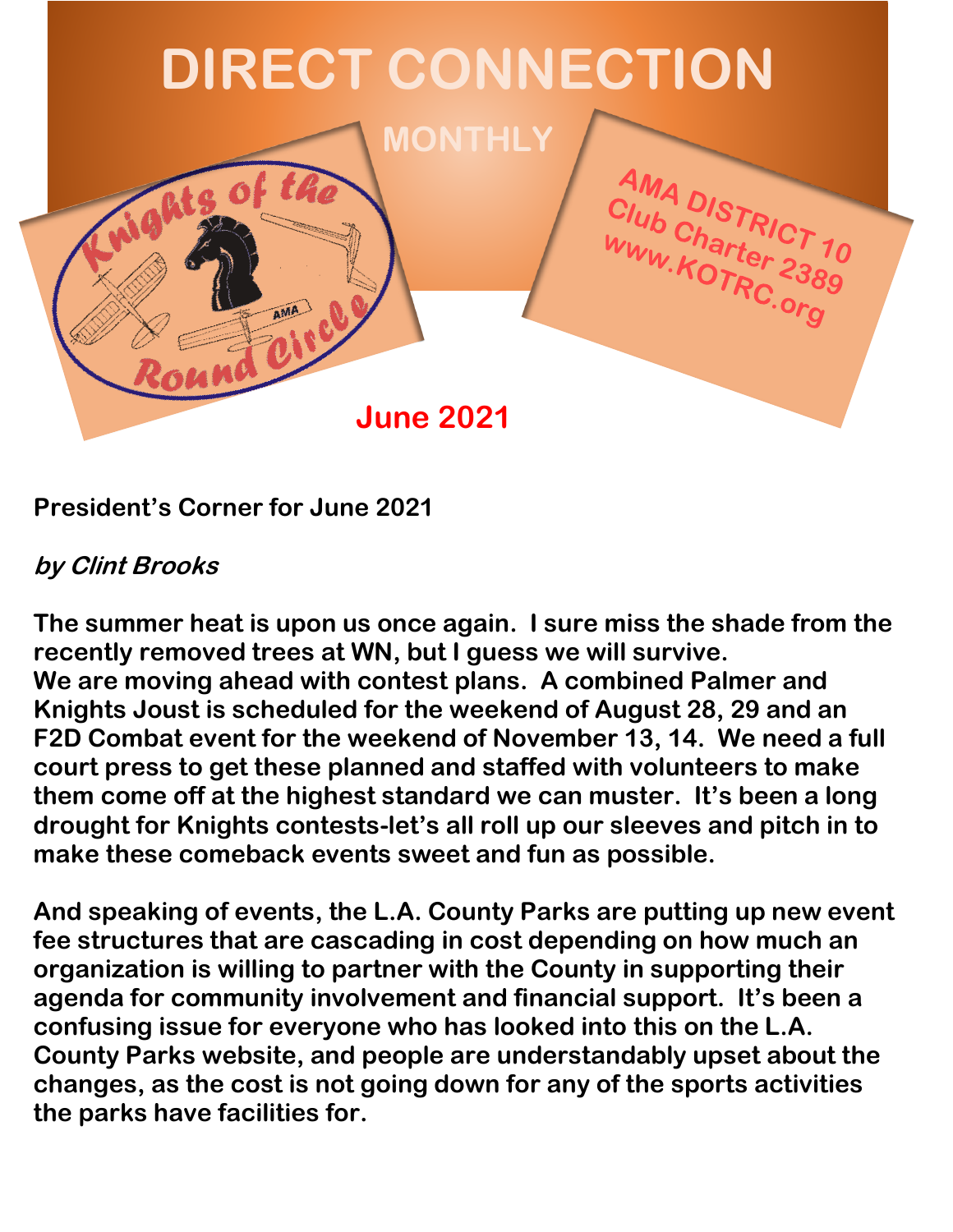**Right now, we are still safe at home base for 2021, but next year it may be a different story for what it will cost to put on a contest at WN. Sticker shock notwithstanding, we need to recognize this as a cost factor in planning the 2022 contest season. If you break it down, it's not completely unreasonable to amortize the cost of this into entry fees. We just need to figure what our average attendance is likely to be and use that factor to help calculate our per head cost to participate in our contests at WN.** 

**As for how we could improve our standing with the LA County Parks to be qualified for a price break on event fees, that's still being investigated by myself. I am uncertain if our standing as an organization fits the level of support the County is looking for, as the application process seems to be tailored toward large organizations with deep pockets and probably an employee base and some stage presence that is desirable. That we are not, but I'm trying to find out who to plead our case to for some resolution on this question. From what I understand, the rates were decided by the County Board of Supervisors and is probably beyond negotiation by any of us right now, so tighten your seat belt for financial hit on our contest planning. We are still waiting for news on the pilot circle project from the WN Park management. Radio silence has been the case for several months now. The last report of movement was the project plan was submitted to the Army Corp of Engineers for approval. And that's all I know folks……..**

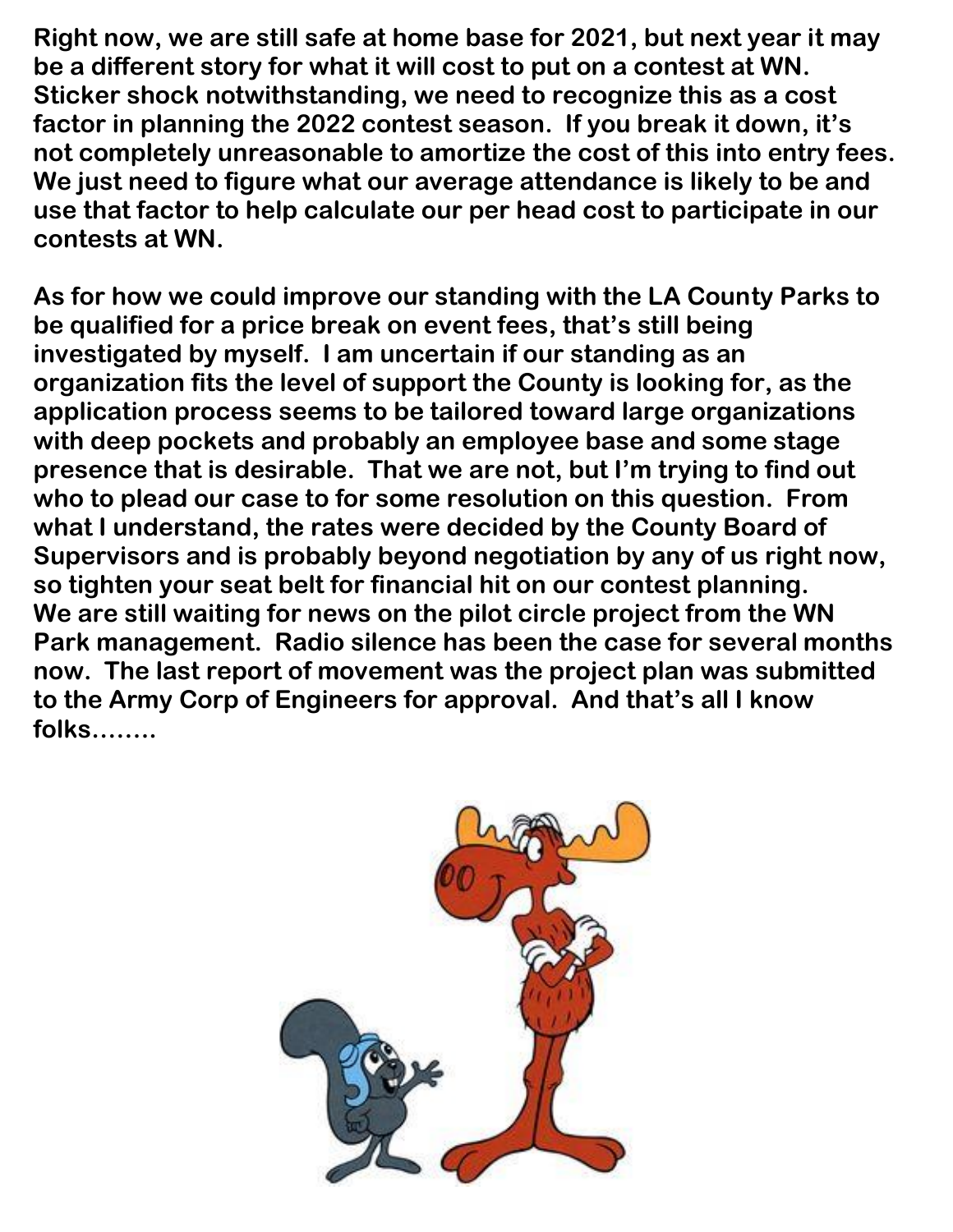

**The Calendar** 

**July 13th Knight's meeting at Fullerton Airport @ 7PM**

**August 28, 29 Palmer/Joust Contest**

**November 13, 14 F2D Combat Contest**

**\*\* We have heard nothing else, seen nothing else, know nothing else\*\*** 



**Blast from the past**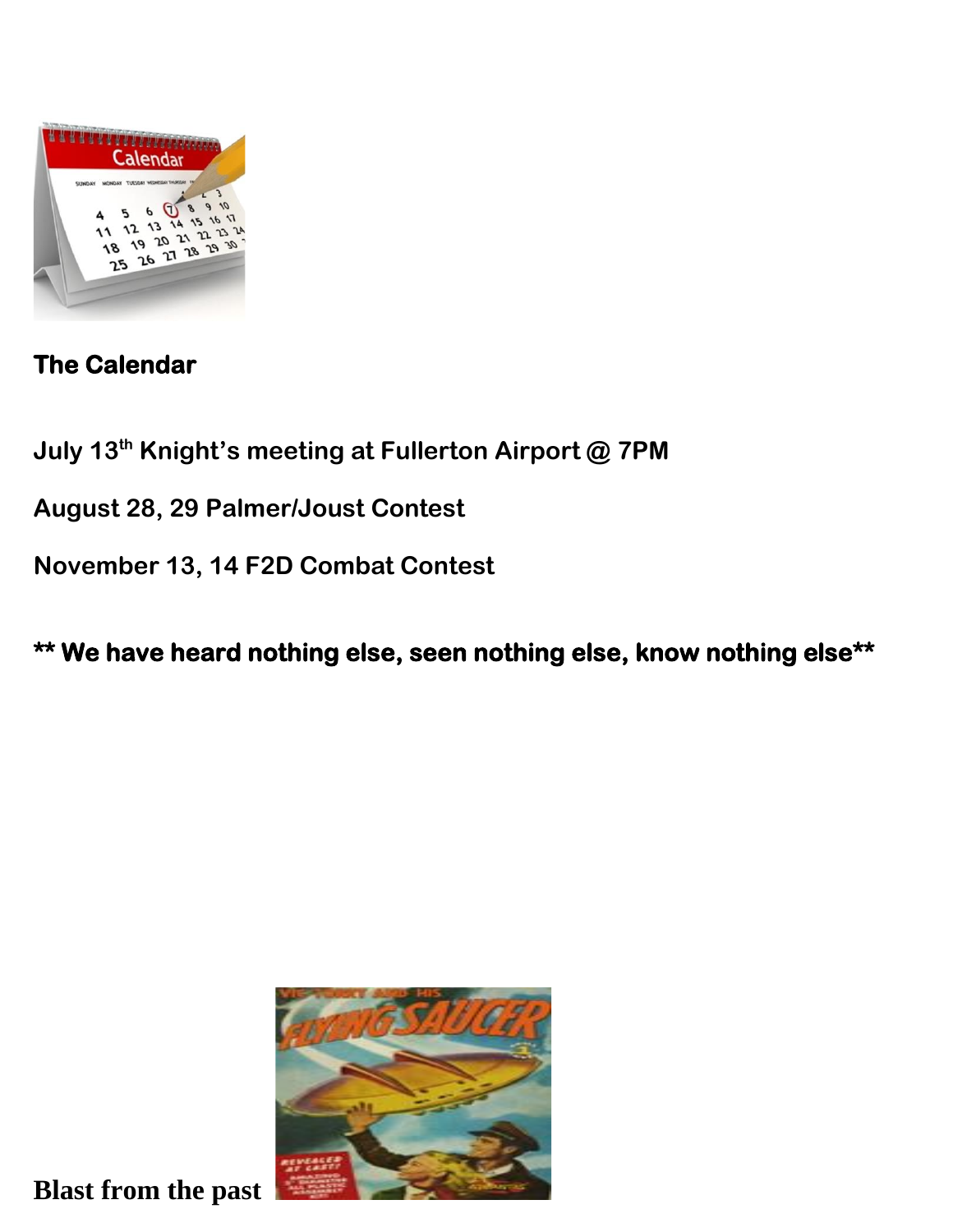

**Stunt News** 24

à,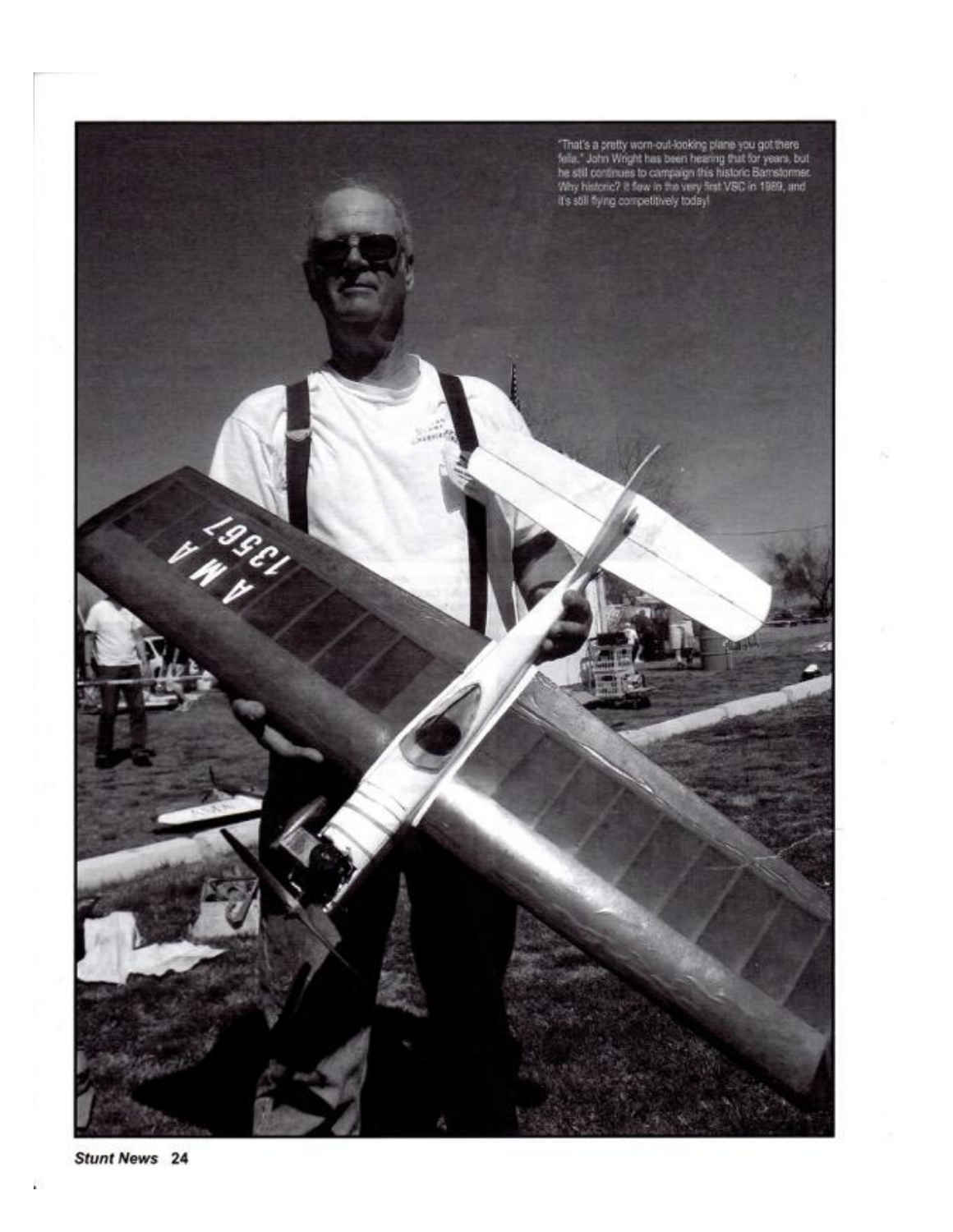achievement for a biplane. It is a large plane and most impressive in the air.



Al Culver's open cockpit Foxy Special displays excellent craftsmanship and finish.

The Foxy Special has its roots in Michigan. The Livonia Rib Crackers was a control line show team seen in the Chicago/ Michigan area during the '50s or '60s. They all flew Fox .59powered Foxy Specials with throttle control using the J Roberts bellcrank and handle system. Al's Foxy was built from a set of plans produced by one of the members of Rib Crackers.



Al Culver holds the Foxy Special. As you can see, it's not a small model!

Al's model is a very accurate reproduction and is powered by a throttled and unmuffled Fox .59. He uses the same J Roberts throttle system. The fuselage is covered with fiberglass cloth using fiberglass resin and then finished with basecoat/clearcoat polyurethane. The wings and tail surfaces are covered with UltraCote film.

#### VSC 25<sup>th</sup> Anniversary

VSC is about to begin as I write this column. This will be the 25<sup>th</sup> anniversary of my favorite stunt contest in the southwest. The practice, competition, and social event calendar will be unchanged this year. We are looking forward to seeing old and new friends and enjoying our shared passion together for nearly a week in hopefully perfect weather. Next year,

2014, we are adding Super 70s competition to VSC.

When Super 70s is added in 2014, it will be run concurrently with Classic-same circles, same judges. The purpose of the event is to encourage the construction and flight of CLPA models from the 1970s. Models eligible for the Super 70s event must have been designed, built, or flown January 1, 1970, through December 31, 1979. Models designed, built, or flown prior to January 1, 1970, are not eligible. You can enter either one, but not both events. The rules are listed on the Cholla Choppers website:

www.ccmaconline.org/ot\_classic\_rules.htm.

#### **Southwest Regionals**

The Southwest Regionals (SWR) has held the weekend of January 26 and 27 in Tucson. It was contested by the usual local suspects, as well as some Californians, including John Wright, Larry Renger, Brett Buck, and first SWR timer Mike Allurac.

We also had a new guy named Chip Hyde show up. Chip is relatively new to CL stunt but certainly not new to high-level competition in the RC arena; Chip has been the US Nats Champ in both pattern and pylon racing.

Chip made a fine showing in the Expert class with an electric profile Pathfinder and had a great time in this new showground. We all look forward to seeing him continue in CL stunt. I am sure the scores and placings appear elsewhere in the newsletter.



Randy Cuberly takes a break at the Southwest Regionals.

May/June 2013 87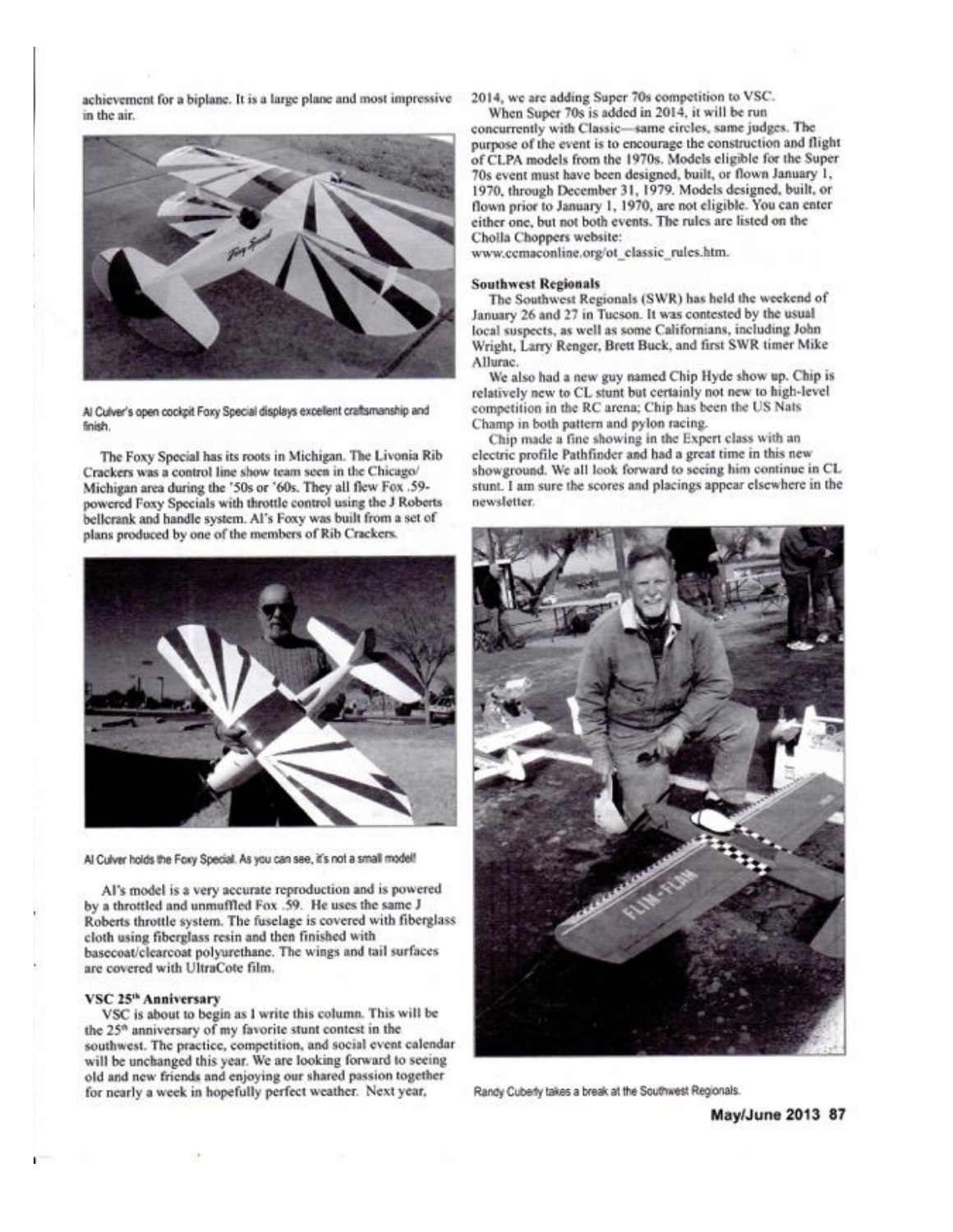

Mike Allurac launches for John Wright at the Southwest Regionals.



Chip Hyde's Electric Shark Stud Finder at the Southwest Regionals.

Thank you to Warren Tiahrt for doing the "heavy lifting" and serving as CD at the SW Regionals. We flew OTS, Classic, Super 70s, and the regular PAMPA events. It was rained out on



Larry Renger shows the intensity with which he competes at the Southwest Regionals.

Saturday, but we doubled up and ran all stunt events on Sunday. The Sunday weather cooperated with an overcast dry day with and nice air. sw



**Stunt News** 88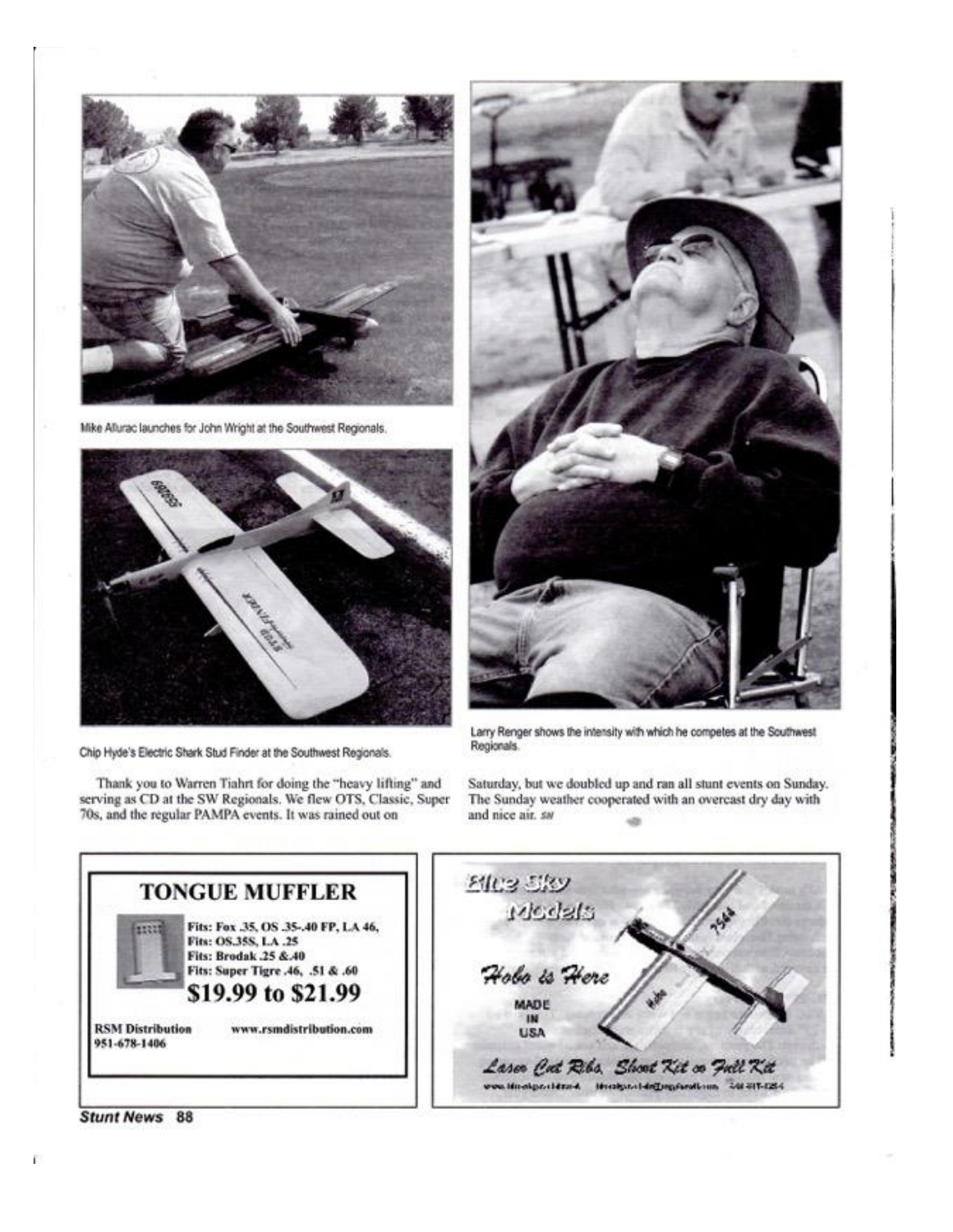

## **BITS AND PIECES**

**No bits No pieces**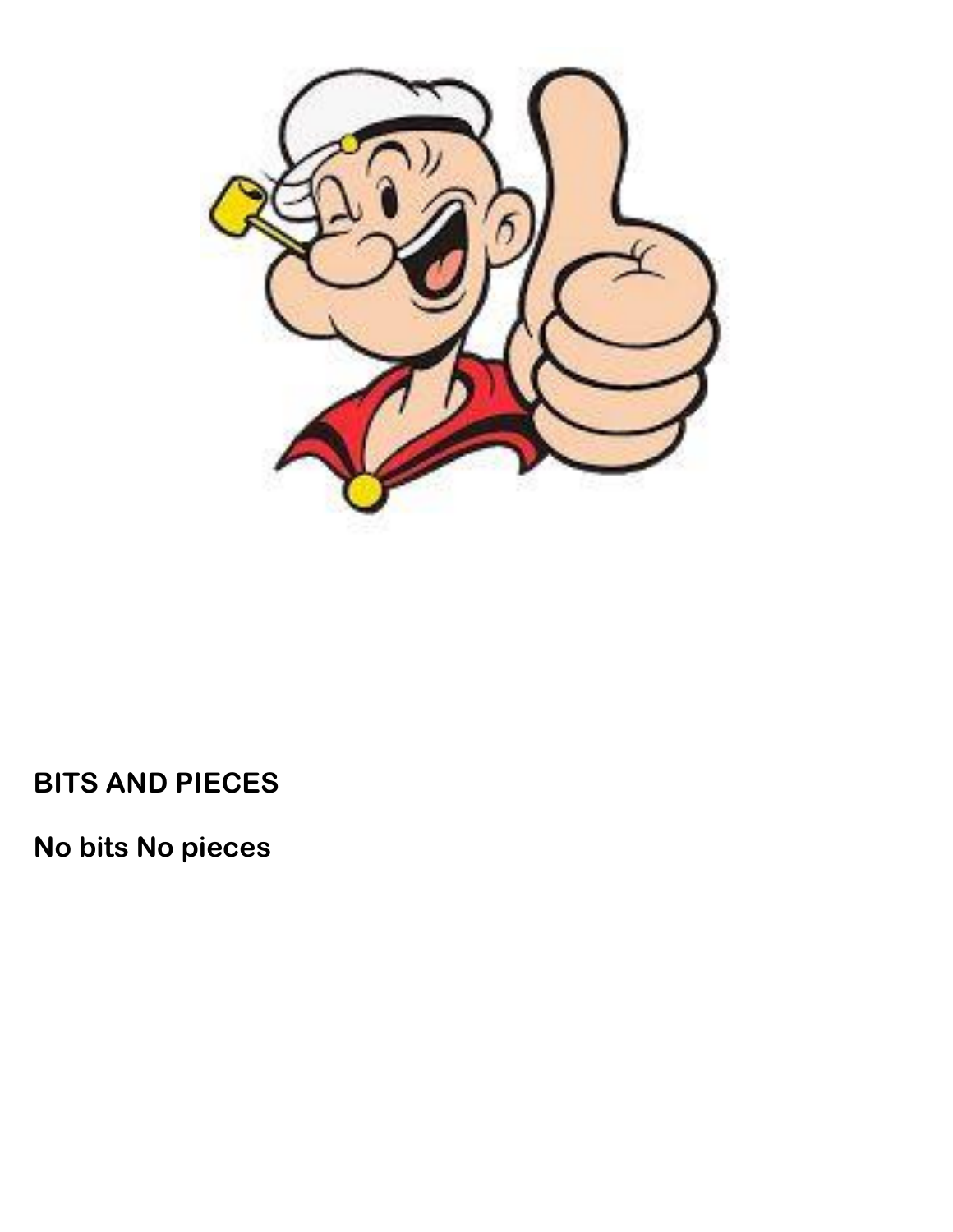

gg67112736 GoGraph.com

### **Secretary's Report**

#### **Secretary's Report**

**Meeting Minutes Regular Club Meeting June 8th, 2021 AFI Pilot Training Center Fullerton Airport**

**Meeting called to order at 7:03pm by President Clint Brooks Officers present - President Clint Brooks, Vice-President Greg Pawlowski and Secretary Mike Alurac**

**Attendance – 14 members attending while maintaining Covid safe protocols and social distancing. A quorum was met. Pledge - No guests this evening.**

#### **Show & Tell**

**John Wright – A P63 built from magazine planes in 1966 with a trike gear decorated in a Pinball Orange scheme. This scheme was used by the military for target practice. Re-kitted in a catastrophic crash at Whittier Narrows in 1991 while performing a wing-over. Has since been repaired and here with us this evening albeit in fairly rough condition weighing in at three pounds or 48ozs. Powered by an Enya 29 with throttle control. Sig Magnum won at a VSC raffle powered by an OS60 weighing in at 68oz. A Foam Wing with adjustable lead-outs for sale. He also plans to attend the Tether car guys swap on Sat. June 12th .** 

**Mike Alurac – Yuvenko 1/2-A Half-A Combat model powered by a Cyclon 049 acquired from the late Lance Matassa turning a 124mm Ukrainian prop that runs extremely well on 25% nitro fuel. The control horn has been updated to a 1' tall**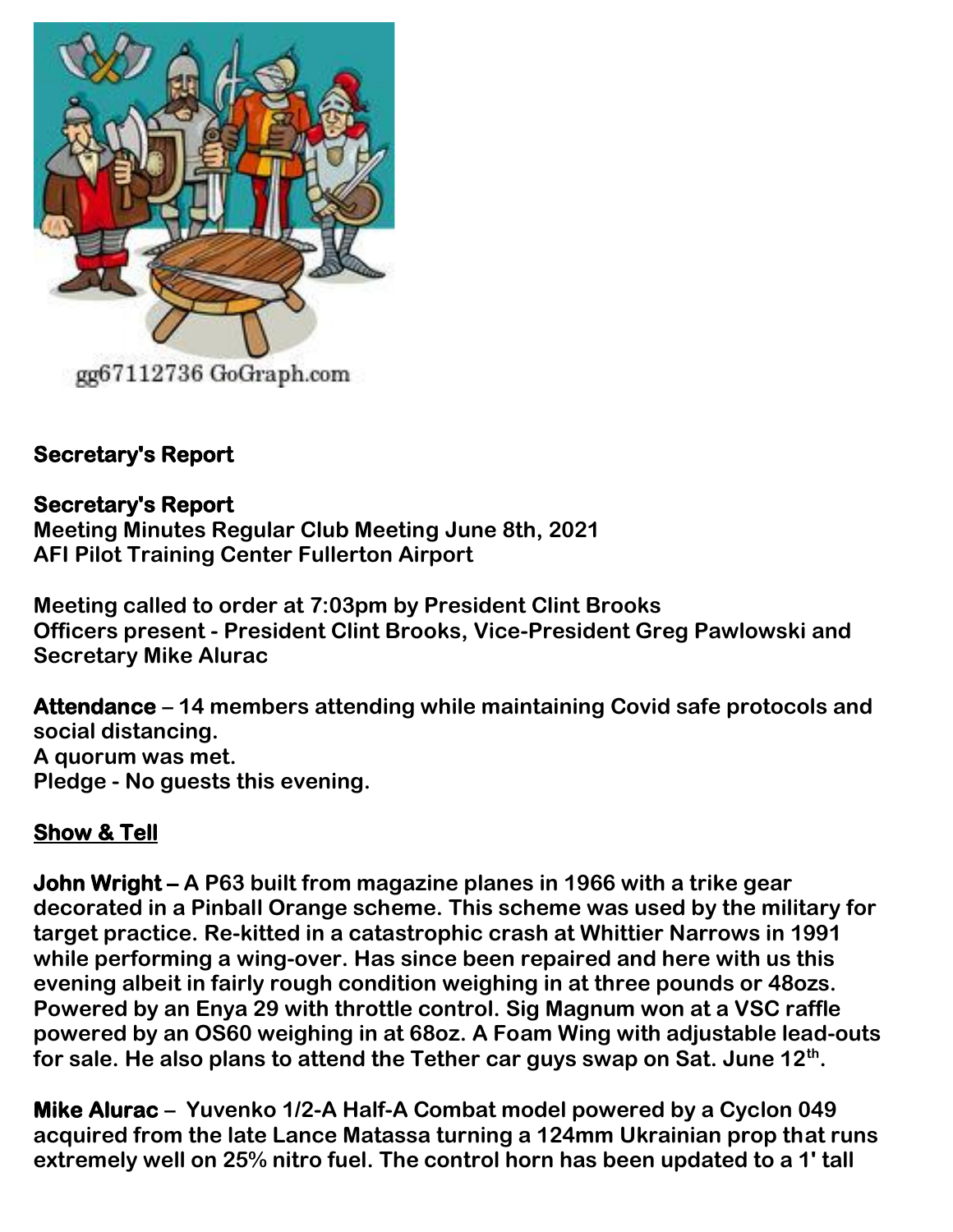**control horn. Also shown was an online purchase of an Evolution 36 found available brand new in the box.** 

**Willey – P39 Air Cobra scratch built with a 56" wing span. Powered by a Fox 35 Stunt. To be a display model that he does not intend to fly. Beautiful work!**

**Franco Garetto – Shared a Guillows Stuka with an African campaign camouflage design.**

**Greg Pawloski – A brand new OS35 Stunt from E-bay seller Shutterman.** 

**Treasure's Report – \$85.61 was spent on recent field repairs. The balance was read aloud by Clint Brooks at the meeting. We are in the green!** 

**Old Business– Not much at all to report... No update from the park on the grass field center circles... We quickly got into new business for the remainder of the evening.**

**New Business – The Knights Joust is officially set for August 28-29 along with a three day FAI F2D combat event to be held in November on the 12, 13 & 14th with Bill Maywald as the hosting CD. He will be looking to the club membership at large to help with running an event of this magnitude. Funds were voted in and approved with all present in favor for John Wright to reserve the park, while at the old event rates, for both events. Larry Renger is to mail in payment to the park's administration offices for both upcoming events. John Wright is going to work with Larry to create a flyer to promote the Joust.** 

**Also open discussion was initiated by President Clint as to how our club might fit into one of the four group tiers the park has created that reflects on the amount we may be charged for future events. A fee breakdown by group was discussed. More information is available at the LA County Parks and Recreation website https://parks.lacounty.gov/fees/**

**Meeting adjourned by President Clint Brooks at 8:40pm.** 

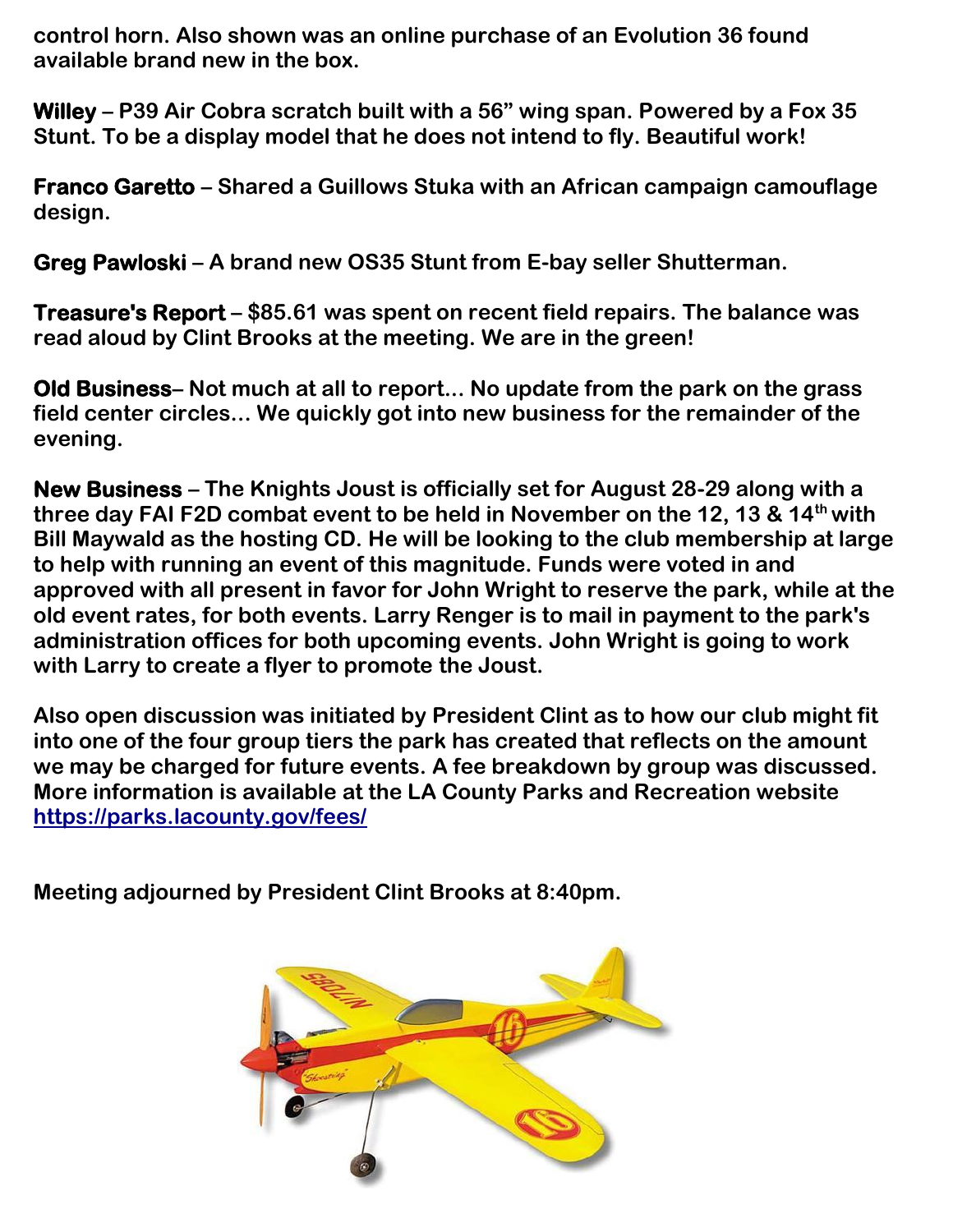

 $\Box$  New Membership  $\Box$  Information Update

# Membership Application

| $\Box$ Renewal Membership $\Box$ Life Member |                                                                                  |
|----------------------------------------------|----------------------------------------------------------------------------------|
|                                              |                                                                                  |
|                                              |                                                                                  |
|                                              |                                                                                  |
|                                              |                                                                                  |
|                                              |                                                                                  |
|                                              | Home Phone: ____________________________Work Phone: ____________________________ |
|                                              |                                                                                  |
| AMA Number: 1988                             |                                                                                  |
|                                              |                                                                                  |
| Yearly dues are \$20.00                      |                                                                                  |
| Make checks payable to KOTRC                 |                                                                                  |
| Mail Application to: KOTRC                   |                                                                                  |
| P.O. BOX 6115 ANAHEIM, CA 92816              |                                                                                  |